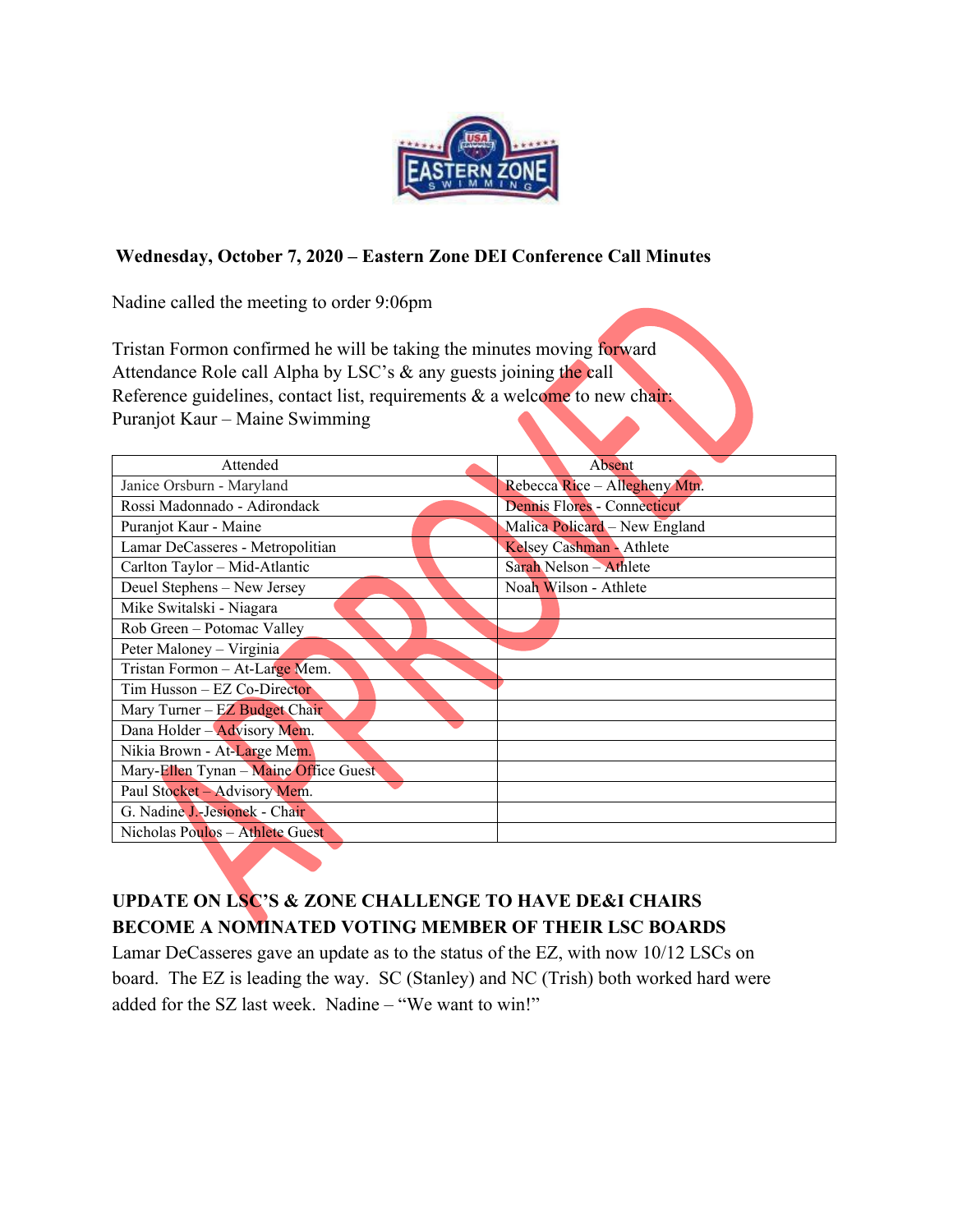### **NATIONAL COMMITTEE UPDATES**

Business Meeting held on September 18<sup>th</sup>.

Nadine provided the announcement of the two new "teams": TEAM BLACK and the DEI COUNCIL hoping that groups will be working with the National committee to help move the needle forward in building a more inclusive sport. Another announcement was the goals of moving forward to work with the USA Swimming Foundation to continue building programs across the nation like the Parks and Recs Programs in Chicago, LA, Indy etc., increasing the opportunity for coach education. Mike Switalski outlined that a sub-groups like Clubs who are building relationships with urban Parks & Recs, Boys & Girls Club organizations are included in this consideration. They are looking to offer a series of grants over three years. Long term goal to have a similar level of support from the foundation as the Learn to Swim component.

## **EZ DIVERSITY ATHLETE OPPORTUNITY/CAMP/SUMMIT**

Nadine provided a detailed outline of the new USA Swimming Regional Camps and the potential for the EZ to continue to offer the EZ DEI Camp with the coaches track also. Historically, the EZ did run this camp prior to USA Swimming coming onboard to support financially.

Nadine called for a show of hands to support the concept of moving forward with having an EZ Select Camp on alternate years as we did previously. It received unanimous support from the LSC DEI Chairs for a camp that services athletes and coaches alike.

Concept would be that there would be two co-host LSCs as the Zone moves forward. Hence this would not such a heavy lift on one DEI Chair/LSC. An idea was mentioned of previous thought of splitting the EZ DE&I Chairs Committee in two and having one half host and then the other half host.

Prior total cost (NI Swimming in 2017) was \$36,601.35 with funding of \$40,200.00 between USA Swimming, EZ Swimming and LSCs, cost to athletes/Chairs/Coaches was \$238.00 per person. Swag bags were previously provided by USA Swimming. Total for (PVS in 2019) was 29,196.00, cost to athletes/chairs/Coaches was 250.00 per person.

Concept of combining all EZ DEI budget line items from a two-year cycle into the camp, \$10,000.00 and \$5,000.00 for a total of \$15,000.00 to ensure we are supporting the potential athletes not specifically meeting the cut times required by Regional Camps.